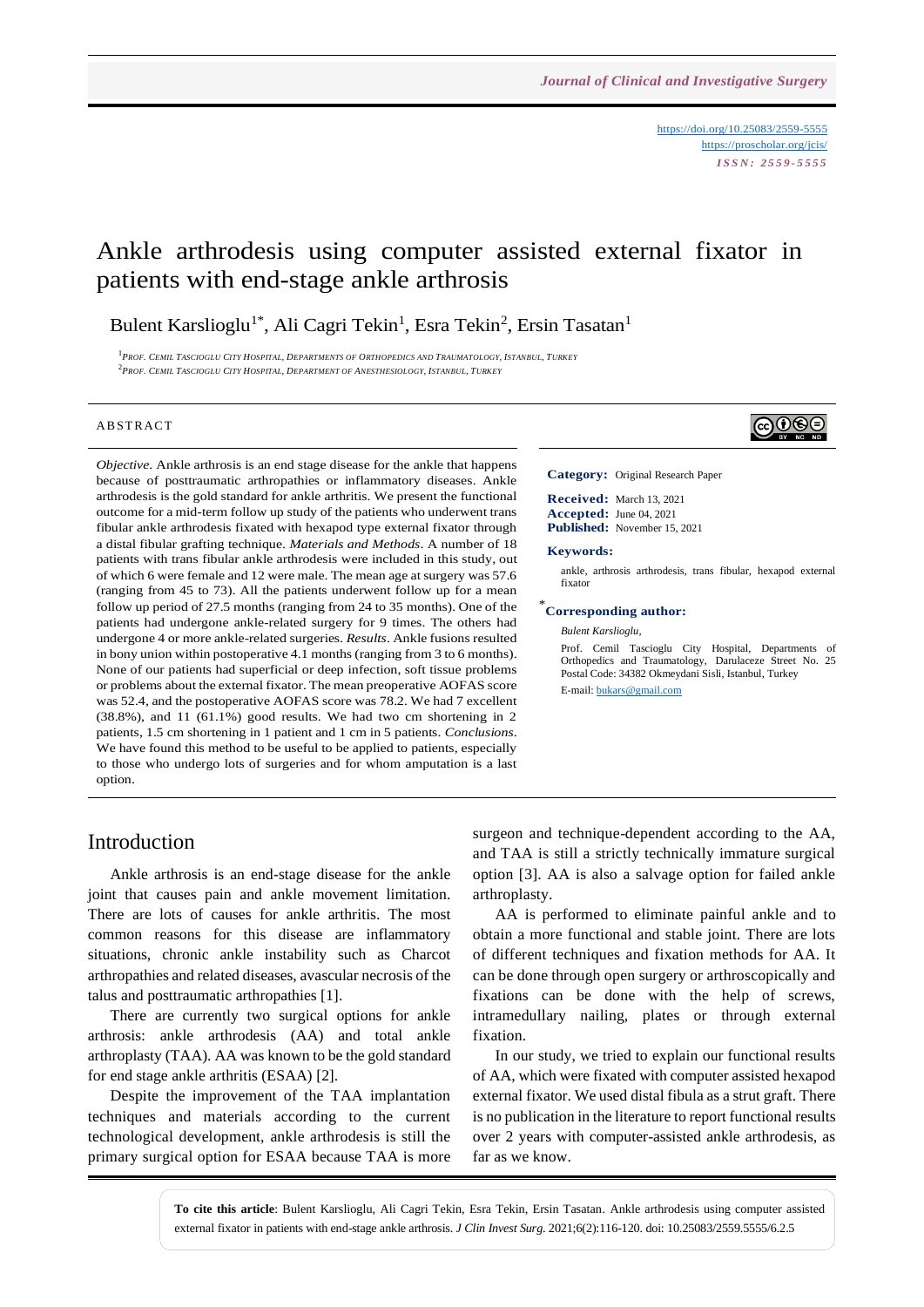## Materials and Methods

A number of 18 patients with trans fibular ankle arthrodesis were included in this study. Out of them, 6 were female and 12 were male. The mean age at the time of surgery was 57.6 (ranging from 45 to 73). The mean follow-up period was 27.5 months (24-35 moths). A number of 5 patients had posttraumatic arthritis because of pilon fracture- one patient had severe osteomyelitis, 1 patient had congenital pesplanovalgus, 1 patient had sequala of pes equinovarus and 1 patient had posttraumatic arthritis after trimalleoler fracture (Table 1). A number 3 patients had diabetes mellitus, 2 patients had rheumatoid arthritis and 2 patients had osteoporosis, hypertension and congestive heart failure. One of the patients had undergone ankle-related surgery for 9 times. The others had undergone 4 or more ankle-related surgeries. All the participants were informed and the informed consent was obtained. The study was approved by our Institutional Review Board.

| <b>Table 1.</b> Demographic characteristics and injury<br>mechanisms of the patients |                                        |       |               |  |
|--------------------------------------------------------------------------------------|----------------------------------------|-------|---------------|--|
| <b>Characteristics</b>                                                               |                                        | Total | $\frac{0}{0}$ |  |
| Sex                                                                                  | Female                                 | 6     | 33.3          |  |
|                                                                                      | Male                                   | 12    | 66.6          |  |
| Injury<br><b>Mechanism</b>                                                           | Fracture (Pilon,<br>trimalleoler etc.) | 12    | 66.6          |  |
|                                                                                      | Pes equinovarus<br>sequel              | 1     | 5.5           |  |
|                                                                                      | Osteomyelitis                          | 3     | 16.6          |  |
|                                                                                      | Congenital<br>pesplanovalgus           | 1     | 5.5           |  |

#### *Surgical Technique*

An incision was made over the lateral aspect of the fibula beginning 10 cm proximal from the tip of the fibula with care being taken to avoid the injury to the sural nerve. Dissection is carried out to the basis of 4 metatarsals. The distal fibula exposed totally from soft tissues and osteotomy was performed at 6 cm proximal from the tip of the fibula. All ligamentous attachments of the fibula were resected, and the distal fibula was taken off entirely (Figure 1). The distal anterior part of the tibia dissected subperiosteally, the anterior capsule of the ankle joint was dissected, and so the distal tibia and the talus were visualized completely. Both articular cartilages removed with rongeur or burr and two smooth and no-cartilage covered surfaces were obtained. The hexapod type external fixator (HTEF) is applied in accordance with the surgical procedure. With slight decompression, all the surface of the ankle joint was visualized clearly and the surfaces in inaccessible areas were completely regulated. The excised distal fibula was peeled off from all cartilaginous and soft tissues. The ankle gap was measured, and four cortical sticks made according to the measurement. Two of the cortical sticks engrafted anteriorly and two other engrafted posteriorly. Cancellous grafts and remaining cortical chips grafts from the distal fibula were placed carefully to fill the entire ankle joint (Figure 2).

A spatial frame hexapod external fixator was established. The heel was placed in approximately 5 degree valgus and the foot was placed in slightly external rotation compared to the opposite foot and the neutral flexion (Figure 3). Once the alignment was established, secure fixation was made with HTEF. Careful compression with HTEF was made to prevent shortening and to ensure the full contact of the arthrodesis surfaces. The alignment of the foot and the placement of the fixator was checked by means of fluoroscopy. Weight-bearing with modified shoe wearing was allowed immediately after surgery.



**Figure 1**. All ligamentous attachments of the fibula were resected and the distal fibula was taken off totally 6 cm proximal to the tip of the fibula



**Figure 2**. Cancellous grafts and remaining cortical chip grafts from the distal fibula were placed carefully to fill the entire ankle joint



**Figure 3**. The heel was placed in approximately 5 degree valgus and the foot was placed in slightly external rotation compared to the opposite foot and the neutral flexion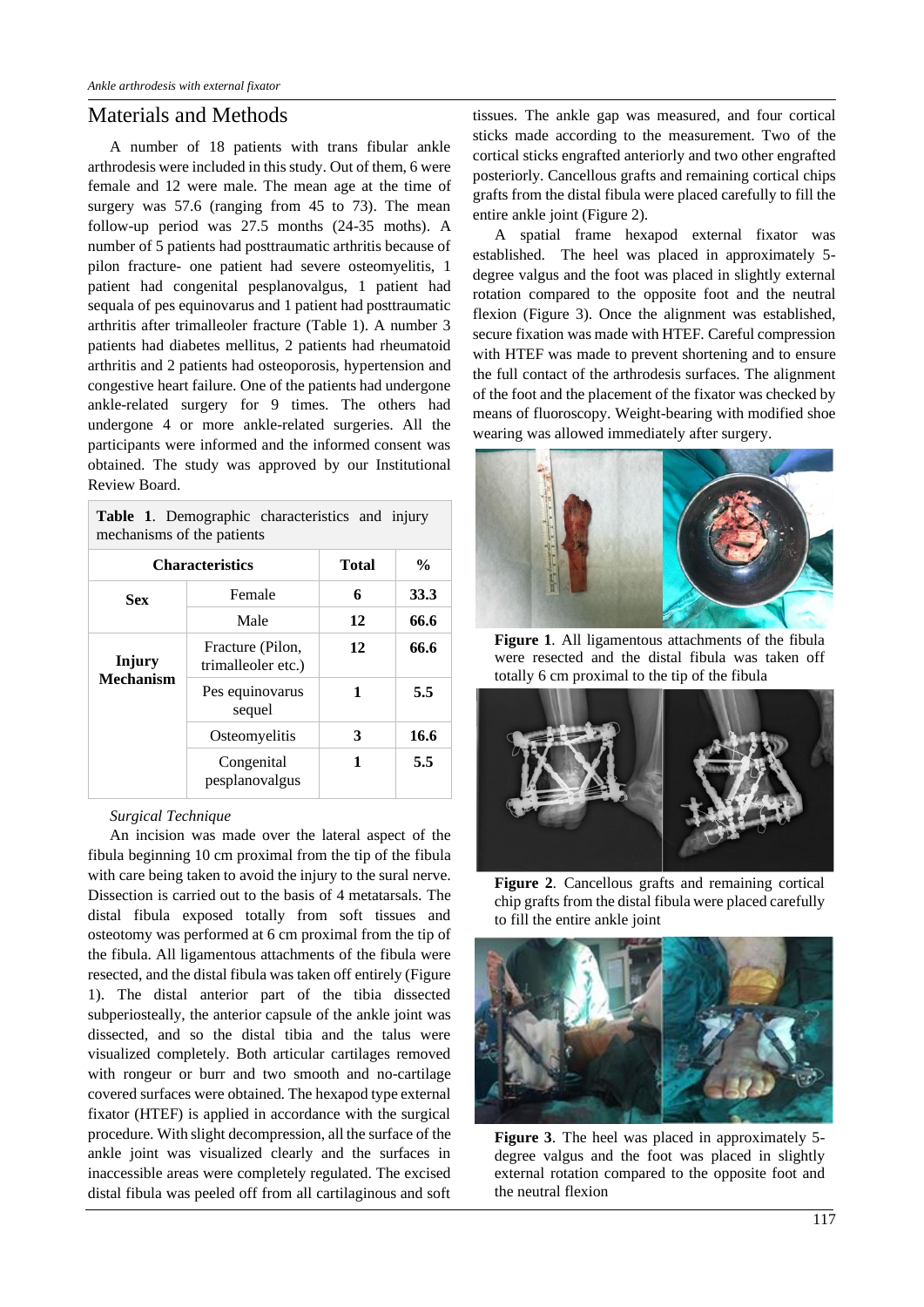#### Results

Ankle fusions resulted in solid bony union within 4.1 months postoperatively (ranging from 3 to 6 months) in all the patients. All the patients underwent follow-up radiologically and clinically for a mean follow-up of 27.5 months (ranging from 24 to 35 months). None of our patients had superficial or deep infection, soft tissue problems or problems about the external fixator.

All the patients were assessed with the American Orthopedic Foot and Ankle Society (AOFAS) Ankle-Hindfoot scale and with Visual analog score (Vas) according to their pain relief at the 6-month evaluation. The AOFAS score aims at evaluating pain, function and alignment of ankle-hindfoot. In our study, the mean preoperative AOFAS score was 52.4, and the postoperative AOFAS score was 78.2. We had 7 excellent (38.8%), and 11 (61.1%) good results. The preoperative mean VAS score was 3.1 (ranging from 2 to 4), the postoperative VAS score was 7.7 (ranging from 7 to 8) (Table 2). We had a two cm shortening in 2 patients, 1.5 cm shortening in 1 patient and 1 cm in the others. We detected a slight valgus deformity at the early postoperative period in 2 patients. Due to HTEF's flexible capability, we easily corrected the deformity. All the patients had a plantigrade foot and were happy because they had markedly reduced pain and they could manage their social lives on their own.

| <b>Table 2.</b> The comparison of the patients' preoperative<br>and postoperative AOFAS and Vas scores |        |                        |  |
|--------------------------------------------------------------------------------------------------------|--------|------------------------|--|
|                                                                                                        | Pre-op | Post-op $(6th months)$ |  |
| <b>AOFAS</b>                                                                                           | 52.4   | 78.2                   |  |
| VAS                                                                                                    | 3.1    | 77                     |  |

In our study, we had bone union in all patients, about 4.1 months after the surgery (Figure 4).



**Figure 4.** Postoperative 4-year control X-rays of one of our patients

#### Discussion

Painful ankle is a discomfort that severely affects the social life of patients. Feeling pain in every ankle's movement and having to use painkillers continuously is a devastating mood for a patient. Painful ankle may result from arthritis secondary to trauma, inflammatory situations, chronic ankle instability such as Charcot arthropathies and related diseases or avascular necrosis of the talus, etc. Ankle arthrosis is the natural end of painful ankle. Surgical interventions for ankle arthrosis are arthroscopic debridement, excision of impinging osteophytes and ankle arthrodesis (AA) or total ankle arthroplasty (TAA) for severe cases [2]. The goal of surgery is creating a pain free and plantigrade foot for healthy weight bearing.

Although AA remains the primary surgical treatment option for disabling ankle arthrosis [3], both AA and TAA are effective treatments for ankle arthrosis. AA is a definitive treatment for ankle arthrosis and, for that reason, patients typically have excellent pain relief according to TAA [4-6]. Although AA is highly superior in reducing pain, the ankle arc of motion is preserved in TAA. Nevertheless, reoperation and infection rates for the ankle joints are higher at TAA according to AA [7]. As a matter of fact, surgery of choice should be done by taking into consideration the patient's clinical and radiological characteristics.

The major complication of ankle arthrodesis is nonunion. The most important point of arthrodesis surgery is fulfilling the basics of fusion biomechanics: joint preparation, opposition and compression of joint surfaces in a desired arthrodesis position, as well as stable and firm fixation. If one or more of these rules are not fulfilled, nonunion is unavoidable.

Union rates at larger series range from 90% to 95% [8]. Preoperative and postoperative factors may lead to nonunion and, for that reason, avoidable factors should be determined carefully before surgery. Screening studies about this avoidable factor must focus on tobacco use, body mass index (BMI), Vitamin D abnormalities, endocrine disorders such as diabetes mellitus, thyroid dysfunction, parathyroid disease, calcium dysregulation, autoimmune disease, nutritional deficiencies, surgical site infection, vascular problems and the usage of some pharmaceutical agents such as high-dose corticosteroids and nonsteroidal anti-inflammatory medications [9,10]. Postoperatively, the most important factor is an inappropriate surgical technique. The inadequate preparation of the arthrodesis surface, thermal injury at the arthrodesis site or insufficient fixation method are surgery-dependent and avoidable factors. The accurate preoperative evaluation of the patient and meticulous surgery decreases the risk for nonunion. In our study, we had bony union approximately 4.1 months after surgery. We did not have patients with nonunion.

We performed fibular osteotomy and placed it as strut only graft to the arthrodesis site, which we included in our study. Autologous bone graft can be used to help achieving bone union if there is an infection, osteonecrosis of the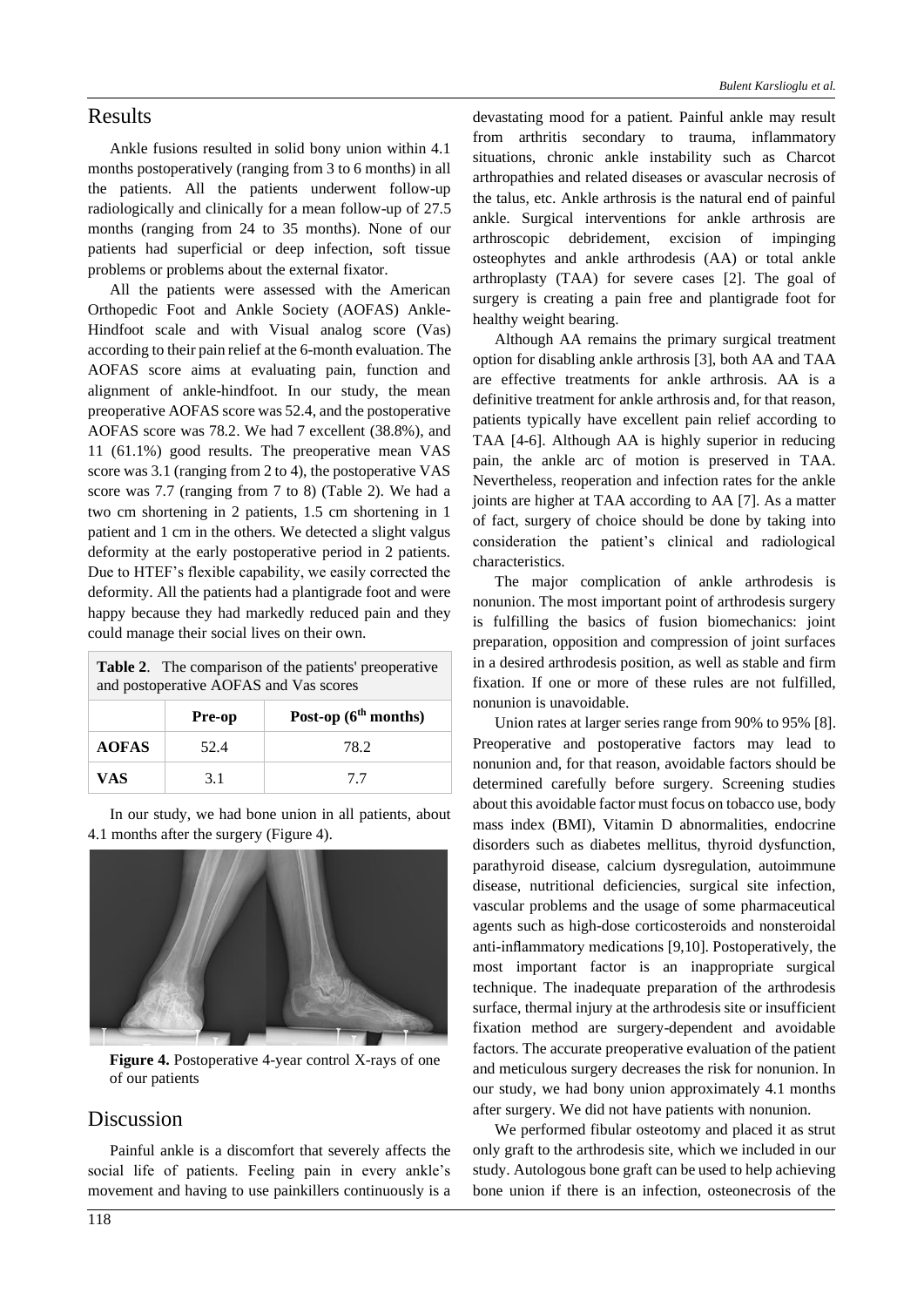talus, bone defects, as we had in our patients, and previous nonunion [3]. The iliac crest is an acceptable source for autologous bone graft, but it is associated with donor site morbidity [11]. The distal fibula can be used as a graft in different ways: fibular-only strut graft, as a lateral buttress [12], as slices of fibular bone graft [13], as intramedullary fibular strut graft [14], as vascularized pedicled graft [15], or as fibular strut only graft [16,17]. We peeled the excised distal fibula from all cartilaginous and soft tissues and prepared 4 cortical sticks. Two of the cortical sticks engrafted anteriorly and other two engrafted posteriorly. Cancellous grafts and remaining cortical chips grafts from distal fibula were placed carefully to fill the entire ankle joint. We achieved full bony union through this technique.

There are publications about two disadvantages of making fibular osteotomy. First, the fibula is the most important anatomic structure that supports the ankle joint laterally [16]. Fibular osteotomy weakens the lateral structures and leads to talus's lateral migration and so, the valgus deformity occurs at the ankle joint. We prevented this disadvantage by using HTEF permanently. HTEF made our work easier due to its three features. Firstly, if we needed more clear visualization of the ankle joint, we simply distracted the HTEF and compressed as much as we wanted during the surgery. Secondly, when the correct desired alignment of the foot was obtained, we used HTEF to lock-in joint at this position firmly and we could easily manipulate the joint. HTEF provides firm fixation in three planes against bending, torsional and shearing forces. Thirdly, we could directly see and adjust the disorders related to the alignment of the foot in the postoperative period.

The second disadvantage of fibular osteotomy is that it makes it difficult to determine the center of the rotation of the tibiotalar joint if we must convert ankle arthrodesis to ankle arthroplasty [16]. Determining the center of rotation of the tibiotalar joint plays an important role in TAA surgery and, for that reason, fibulectomy is a relative contraindication to the TAA [17]. Our selected patients had undergone ankle-related surgery more than 4 times and all of them had insufficient bone stock and severe osteoporosis in the ankle joint. We did not need to convert ankle arthrodesis to TAA because we applied this technique to well selected patients [18].

After ankle arthrodesis, the arc of motion through talonavicular and subtalar joints may increase. The firm fixation may help prevent subtalar arthrosis in particular. Adjacent joint disease in the future is an overlooked subject after arthrodesis surgery. It may be necessary to conduct a study on this topic in the future [19].

The small number of patients may be the weak point of our study, because we carefully evaluated the patients for surgical indications for this technique. Computer-aided external fixator systems have the disadvantage of being more expensive, besides the fact that there are advantages, such as allowing more interventions after surgery and obtaining better results with a good patient cooperation compared to the classical external fixator application.

#### Conclusions

Ankle fusions resulted in bony union within postoperative 4.1 months (ranging from 3 to 6 months) in all patients. None of our patients had superficial or deep infection, soft tissue problems or problems about the external fixator. We had 7 excellent (38.8%), and 11 (61.1%) good results, with two cm shortening in 2 patients, 1.5 cm shortening in 1 patient and 1 cm in 5 patients.

Therefore, we have found this method to be useful if applied to the patients who had undergone lots of surgeries and for whom amputation is a last option.

## Conflict of interest disclosure

There are no known conflicts of interest in the publication of this article. The manuscript was read and approved by all authors.

## Compliance with ethical standards

Any aspect of the work covered in this manuscript has been conducted with the ethical approval of all relevant bodies and that such approvals are acknowledged within the manuscript.

#### Acronyms and abbreviations

|                                                   | AA: Ankle arthrodesis               |  |
|---------------------------------------------------|-------------------------------------|--|
|                                                   | TAA: Total ankle arthroplasty       |  |
|                                                   | ESAA: End-stage ankle arthritis     |  |
|                                                   | HTEF: Hexapod type external fixator |  |
| AOFAS: American orthopedic Foot and Ankle Society |                                     |  |
|                                                   | Vas: Visual analog score            |  |
| BMI:                                              | Body mass index                     |  |

## Author Contributions

BK conceived the paper, oversaw the data collection, conducted the data analysis, wrote the manuscript. ACT participated in the study design, data analysis and interpretation, critically revised the manuscript and approved the final version. ET participated in the study design, data analysis and interpretation, critically revised the manuscript and approved the final version.

#### References

1. Pedersen E, Pinsker E, Younger AS, Penner MJ, Wing KJ, Dryden PJ, Glazebrook M, Daniels TR. Outcome of total ankle arthroplasty in patients with rheumatoid arthritis and noninflammatory arthritis. A multicenter